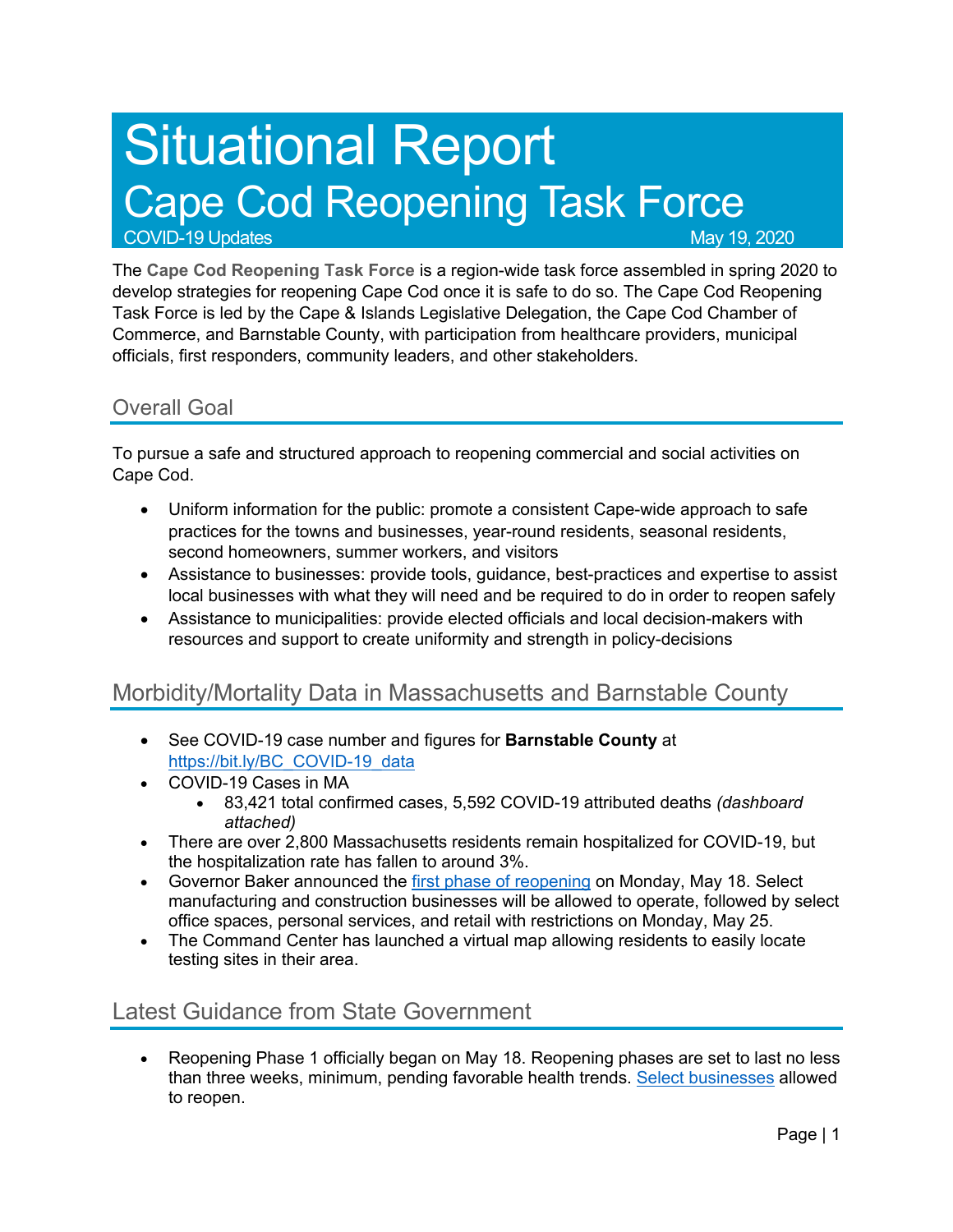- Sectors allowed to reopen must abide by mandatory safety standards, publish a plan to implement and maintain these standards, and are subject to intervention by local boards of health if found to be non-compliant.
- Emergency childcare centers are operating at 35% of their capacity. When operating at full capacity, they can provide childcare to 10,000 children statewide.
- Beach guidance calls for maintaining 6 ft. distancing while walking; 12 ft between towels
- Sector-specific guidance on hotels, lodging, and restaurants will be available in advance of phase 2. We expect further sanitation protocols and capacity limits, among other restrictions.

# Actions Taken to Date

The Cape Cod Reopening Task Force convened in late April and meets twice a week. The Task Force has completed the following:

- Formation of Full Cape Cod Reopening Task Force Committee
- Development and convening of 19 Industry Subgroups to assess and develop business support tools for safe reopening and operation, based on guidelines from the Commonwealth of Massachusetts
- Development and convening of Government Subgroups to assist municipalities and boards across Cape Cod with consistent regulatory compliance information based on guidelines from the Commonwealth of Massachusetts.
- Testified before Governor's Reopening Advisory Board on seasonal economy impacts and shared comment on multiple topics.

# Next Action Steps for the Task Force

- Draft regulatory guidance for municipalities to fast track reopening.
- Issue business impact survey.
- Develop an easy-to-access website for up to date reopening information for Cape Codders, towns, businesses and public to access guidelines and resources
- Issue a data dashboard on economic impacts across the region.
- Update guidance for seasonal residents and visitors.
- Continue to review any changes to state directives related to reopening

### Submit Comments

The public is invited to submit comments to the Task Force. Comments will be reviewed and taken into consideration as the Task Force develops a reopening report. Comments can be submitted online at https://bit.ly/CCRTF

### Attachments

• MA Department of Public Health COVID-19 Dashboard – Tuesday, May 19, 2020